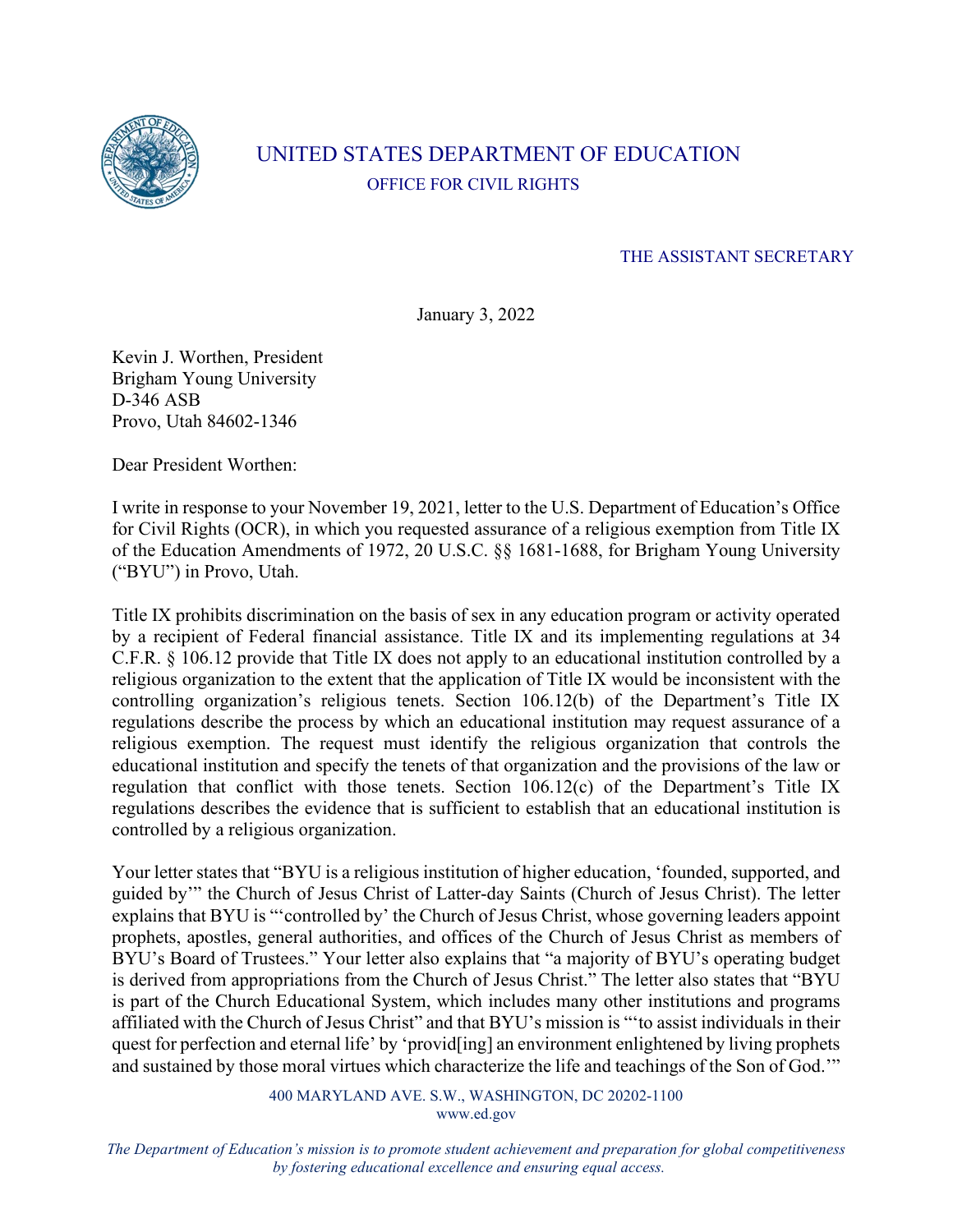The letter further explains that "'the common purpose of all education at BYU is to build testimonies of the restored gospel of Jesus Christ.'" "All BYU students, faculty, administrators, and staff agree to the Church Educational System Honor Code and thereby 'voluntarily commit to conduct their lives in accordance with the principles of the gospel of Jesus Christ.'"

Your letter explains that "the Church of Jesus Christ teaches that 'all human beings—male and female—are created in the image of God,' and that 'the Church of Jesus Christ proclaims that marriage between a man and a woman is ordained of God and that family is central to the Creator's plan for the eternal destiny of His children.'" The letter also states that "'God has commanded that the sacred powers of procreation are to be employed only between man and woman, lawfully wedded as husband and wife,' and 'the means by which mortal life is created are divinely appointed.'" The Church Educational System Honor Code includes a "voluntary commitment by each BYU student and employee to 'live a chaste and virtuous life.'" Your letter references a letter by Elder Johnson, a General Authority Seventy of the Church of Jesus Christ and then-current Commissioner of the Church Educational System, which states that "same-sex romantic behavior cannot lead to eternal marriage and is therefore not consistent with the principles included in the Honor Code." BYU further explains that any obligation that would require it to "allow same-sex romantic behavior" or "contradict doctrine of the Church of Jesus Christ regarding the distinction between men and women, the eternal nature of gender, or God's laws of chastity and marriage" would violate the religious tenets of the Church of Jesus Christ.

For the above reasons, BYU requests assurance of its exemption from the following regulatory provisions to the extent that those provisions are interpreted to prohibit discrimination based on sexual orientation or gender identity and application of those provisions would conflict with the religious tenets of its controlling religious organization:

- 34 C.F.R. § 106.21 (admission)
- 34 C.F.R. § 106.22 (preference in admission)
- 34 C.F.R.  $§ 106.23$  (recruitment)
- 34 C.F.R. § 106.31 (education programs or activities)
- 34 C.F.R. § 106.32 (housing)
- 34 C.F.R. § 106.33 (comparable facilities)
- 34 C.F.R. § 106.34 (access to classes and schools)
- 34 C.F.R.  $\S$  106.36 (counseling)
- 34 C.F.R.  $§$  106.37 (financial assistance)
- 34 C.F.R. § 106.38 (employment assistance to students)
- 34 C.F.R. § 106.39 (health and insurance benefits and services)
- 34 C.F.R. § 106.40 (marital or parental status)
- 34 C.F.R.  $§$  106.41 (athletics)
- 34 C.F.R. § 106.43 (standards for measuring skill or progress in physical education classes)
- 34 C.F.R.  $\S$  106.51-61 (relating to employment)

BYU is exempt from these provisions to the extent that application of these provisions conflict with the religious tenets of its controlling religious organization that pertain to sexual orientation and gender identity.